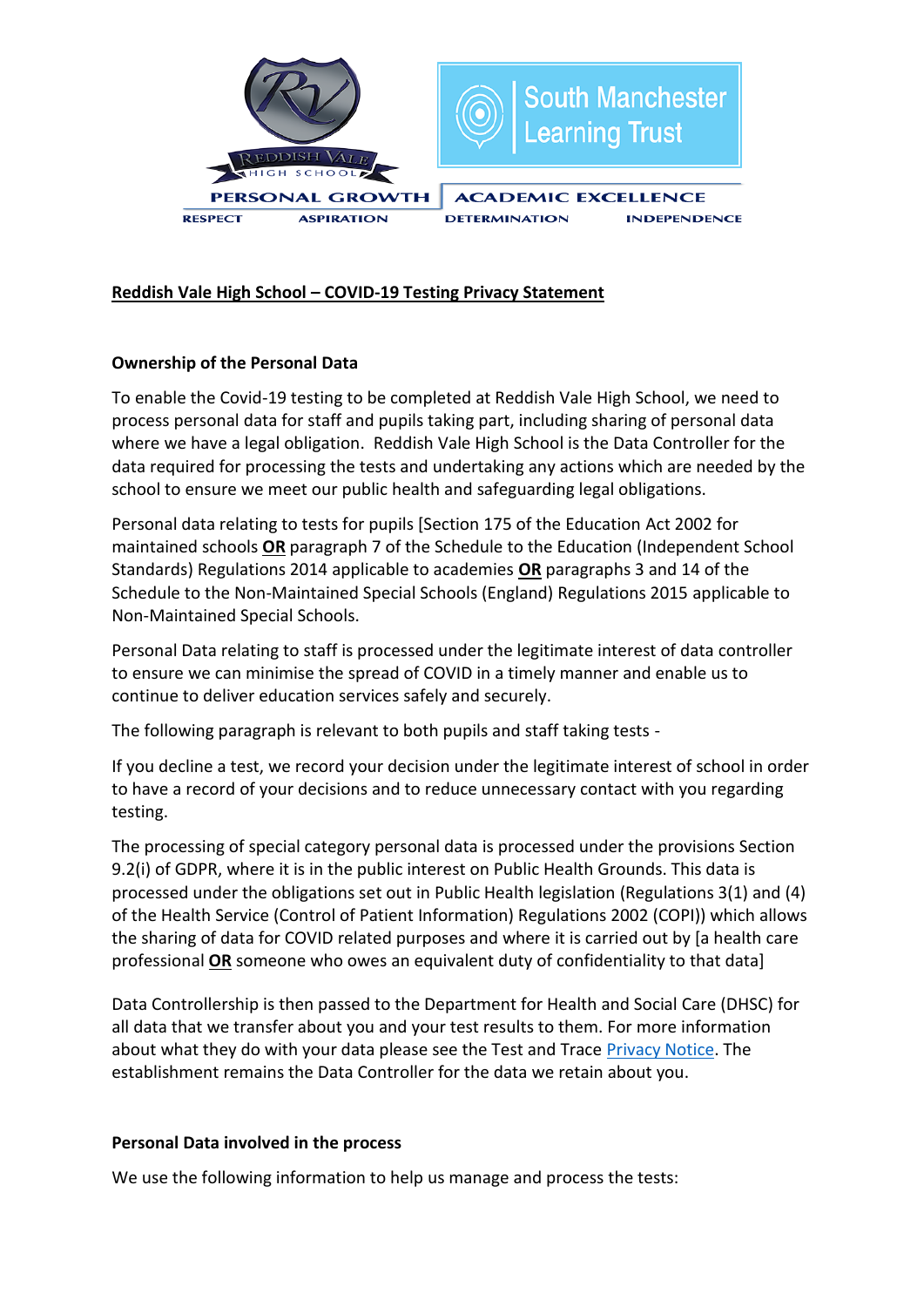

- Name
- Date of birth (and year group)
- Gender
- Ethnicity
- Home postcode
- Fmail address
- Mobile number
- Unique barcode assigned to each individual test and which will become the primary reference number for the tests
- Test result
- Parent/guardians contact details (if required)

We will only use information that is collected directly from you specifically for the purpose of the tests, even if you have previously provided us with this information.

## **How we store your personal information**

The information will only be stored securely on local spreadsheets in school whilst it is needed. It will also be entered directly onto DHSC digital services for the NHS Test and Trace purposes. Schools will not have access to the information on the digital service once it has been entered.

## **Processing of Personal Data Relating to Positive test results**

The member of staff, pupil, student or parent (depending on contact details provided) will be informed of the result by the school and advised how to book a confirmatory test.

We will use this information to enact their own COVID isolation processes without telling anyone who it is that has received the positive test.

The information will be transferred to DHSC, who will share this with the NHS, GPs. PHE and the Local Government will use this information for wider test and trace activities as well as statistical and research purposes.

This information is processed and shared under obligations set out in Public Health legislation under Regulations 3(1) and (4) of the Health Service (Control of Patient Information) Regulations 2002 (COPI) which allows the sharing of data for COVID related purposes.

This information will be kept by the school for up to 14 days and by the NHS for 8 years.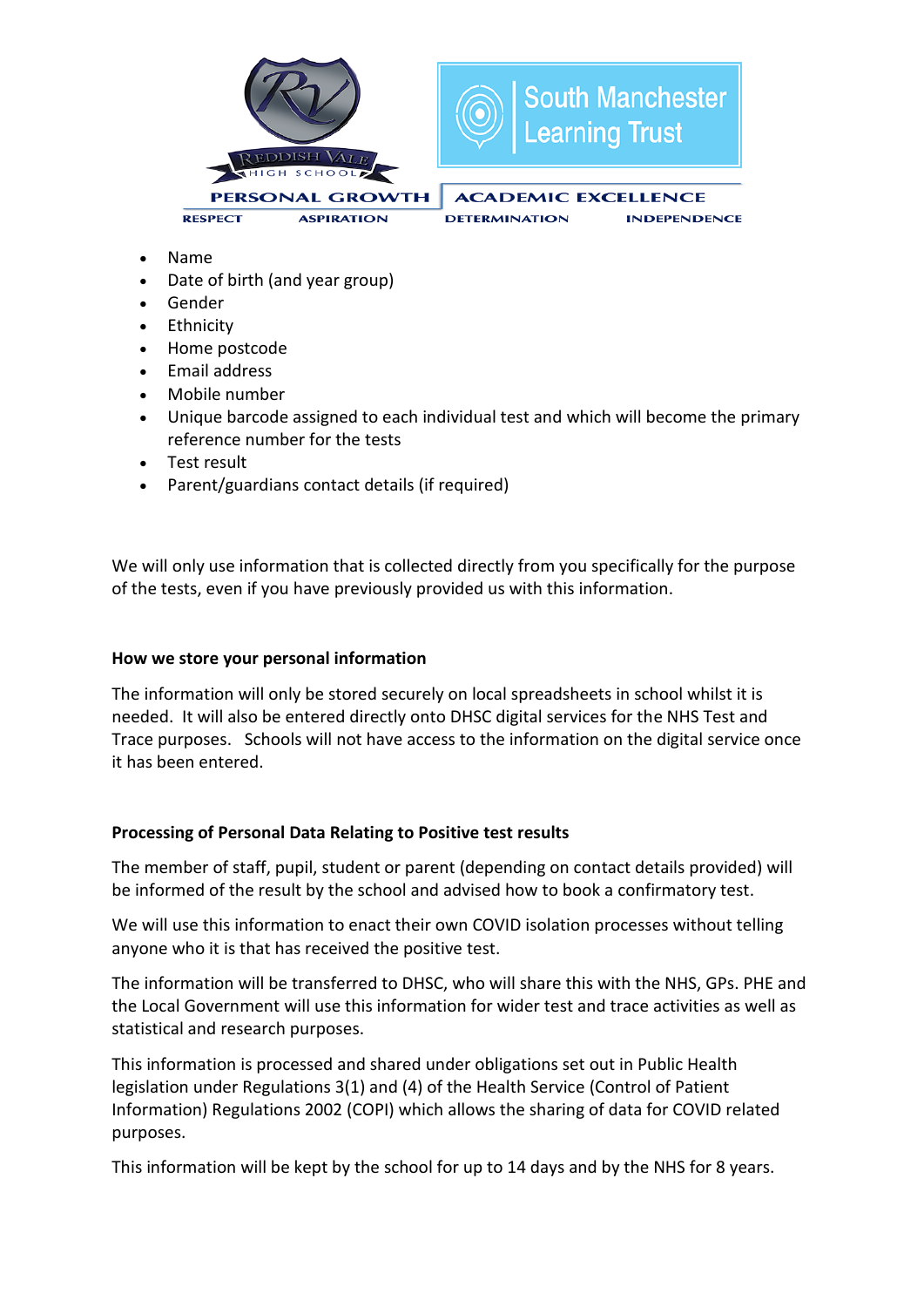

## **Processing of Personal Data Relating to Negative test results**

We will record a negative result and the information transferred to DHSC, NHS. PHE and the Local Government who will use the information for statistical and research purposes.

This information is processed and shared under obligations set out in Public Health legislation under Regulations 3(1) and (4) of the Health Service (Control of Patient Information) Regulations 2002 (COPI) which allows the sharing of data for COVID related purposes.

This information will be kept by the school for up to 14 days and by the NHS for 8 years.

## **Processing of Personal Data relating to declining a test**

We will record that you have declined to participate in a test and this information will not be shared with anyone.

## **Data Sharing Partners**

The personal data associated with test results will be shared with

- DHSC, NHS, PHE to ensure that they can undertake the necessary Test and Trace activities and to conduct research and compile statistic about Coronavirus.
- Your GP to maintain your medical records and to offer support and guidance as necessary
- Local Government to undertake local public health duties and to record and analyse local spreads.

## **Your Rights**

Under data protection law, you have rights including:

**Your right of access** - You have the right to ask us for copies of your personal information.

**Your right to rectification** - You have the right to ask us to rectify personal information you think is inaccurate. You also have the right to ask us to complete information you think is incomplete.

**Your right to erasure** - You have the right to ask us to erase your personal information in certain circumstances.